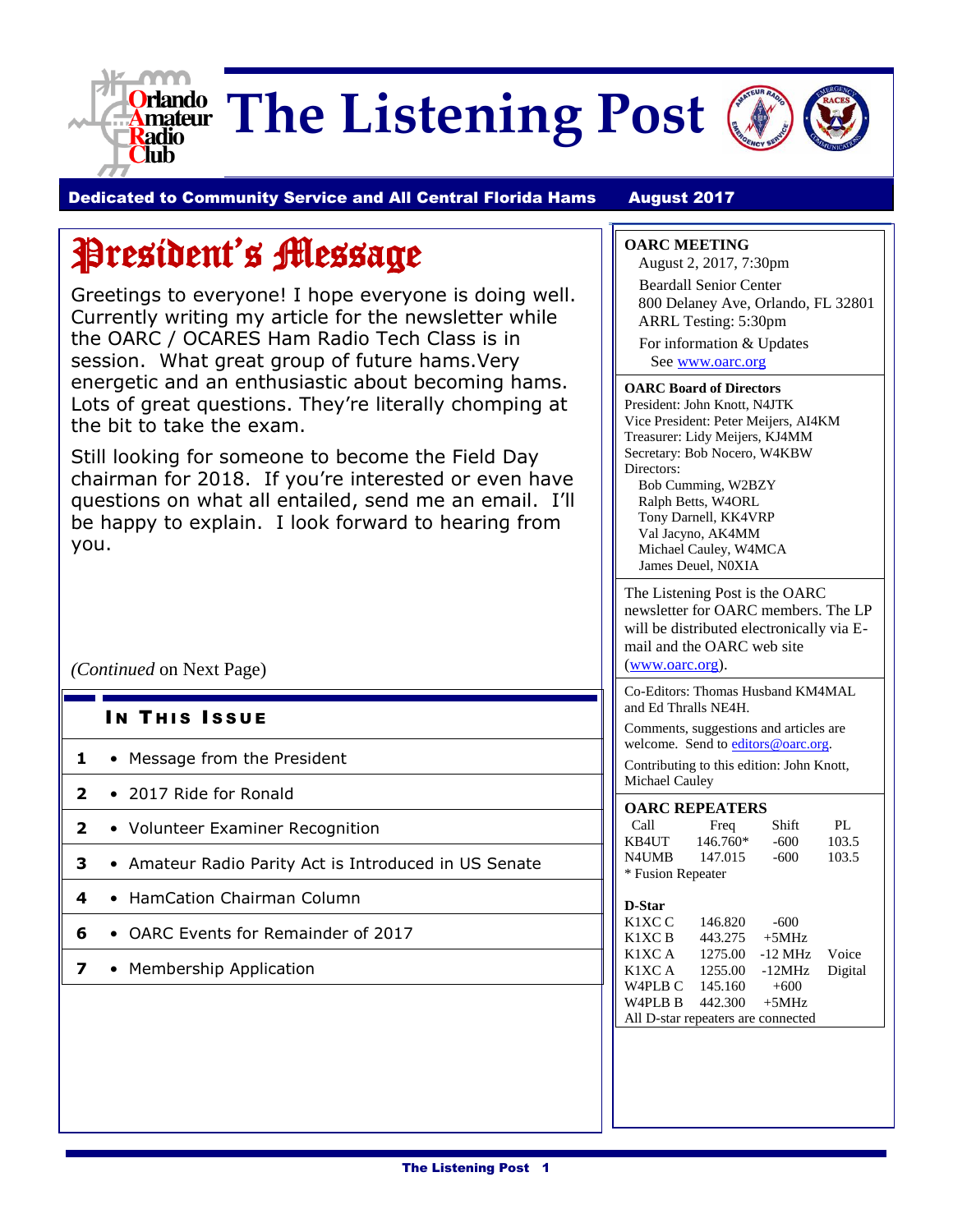# President's Message (*Continued* from Previous Page)

The Board needs your help. We want to make sure we are providing the type of programs that you are interested in. Please click the link and provide us with some feedback on what you are interested in. All submissions will remain private to the Board.

<https://www.surveymonkey.com/r/VR5SJKL>

At a recent Board meeting, the Board voted on and approved to have the OARC.org website professionally redone. One of the new features that the website will have is a way for you to securely pay for a new membership or renew an existing membership. They will be starting on the OARC website once the HamCation website is complete. Hope to see you at the next meeting on Wednesday!

### **2017 Ride for Ronald (By John Knott, N4JTK)**

We are looking for volunteers for the "2017 Ride for Ronald" scheduled for October 15<sup>th</sup> bicycle coarse this year. We need folks for:

SAG

REST STOPS – Locations have NOT been finalized yet. List coming soon. Rovers Bikes

New this year – There is NO 100 mile course. Only a 3.5, 10, 30, & 60. ALL routes start and finish from Lake Nona Town Center, same location as the TdC. The 30 and 60 routes go south from Lake Nona. 3.5 and 10 stay local.

Please leave your names with John Knott if you are interested.

### **Volunteer Examiner Recognition (ARRL VEC Volunteer Examiner Honor Roll, QST, July 2017, pg. 33)**

Congratulations to Val Jacyno, AK4MM and Robert Cummings, Sr., W2BZY for being recognized as two of the top five VEs in the Southeastern Division. Val has administered 324 sessions and Bob has administered 303 sessions.

Last month, VEs administered tests and three individuals passed the test they took. The results: 3 Tech. Congratulations to them all.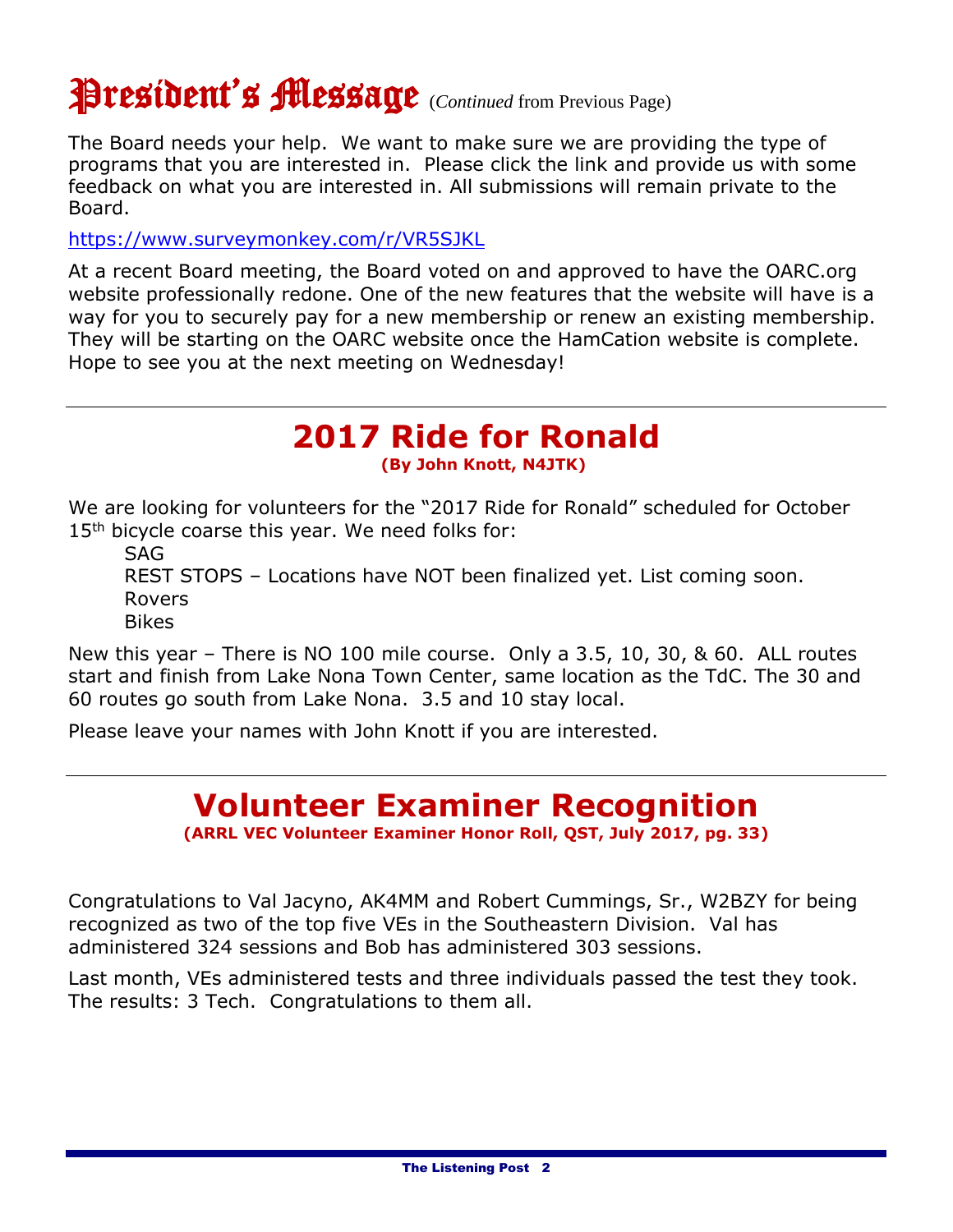### **Amateur Radio Parity Act is Introduced in US Senate (source: The ARRL Letter for July 20, 2017)**



The Amateur Radio Parity Act of 2017 was introduced in the US Senate on July 12, marking another step forward for this landmark legislation. Senators Roger Wicker (R-MS) and Richard Blumenthal (D-CT) are the Senate sponsors. The measure will, for the first time, guarantee all radio amateurs living in deed-restricted communities governed by a homeowners' association (HOA) or subject to any private land-use regulations, the right to erect and maintain effective outdoor antennas at their homes. The Senate bill, S. 1534, is identical to H.R. 555, which passed the US House of



Representatives in January."Amateur Radio continues to be a critical part of our emergency communications operations," Wicker said. "Mississippians learned firsthand after Hurricane Katrina how Amateur Radio operators can provide a resilient, distributed network to first responders and disaster relief organizations when other communications tools fail."

"Amateur Radio continues to be a critical part of our emergency communications operations," Wicker said. "Mississippians learned firsthand after Hurricane Katrina how Amateur Radio operators can provide a resilient, distributed network to first responders and disaster relief organizations when other communications tools fail."



Senator Roger Wicker (R-MS)

"Amateur Radio operators provide an invaluable service to their communities by assisting local emergency communication efforts when disasters occur and main lines are down," Blumenthal said. "This bipartisan measure ensures that operators have access to the tools they need to support our first responders when lives are at stake."FCC Chairman Ajit Pai applauded the bill in late January, saying that it would "help Amateur Radio operators, and take several steps to promote public safety."

FCC Chairman Ajit Pai applauded the bill in late January, saying that it would "help Amateur Radio operators, and take several steps to promote public safety."

ARRL President Rick Roderick, K5UR, expressed the League's appreciation to the Senate sponsors. "ARRL is grateful for the support of Senators Wicker and Blumenthal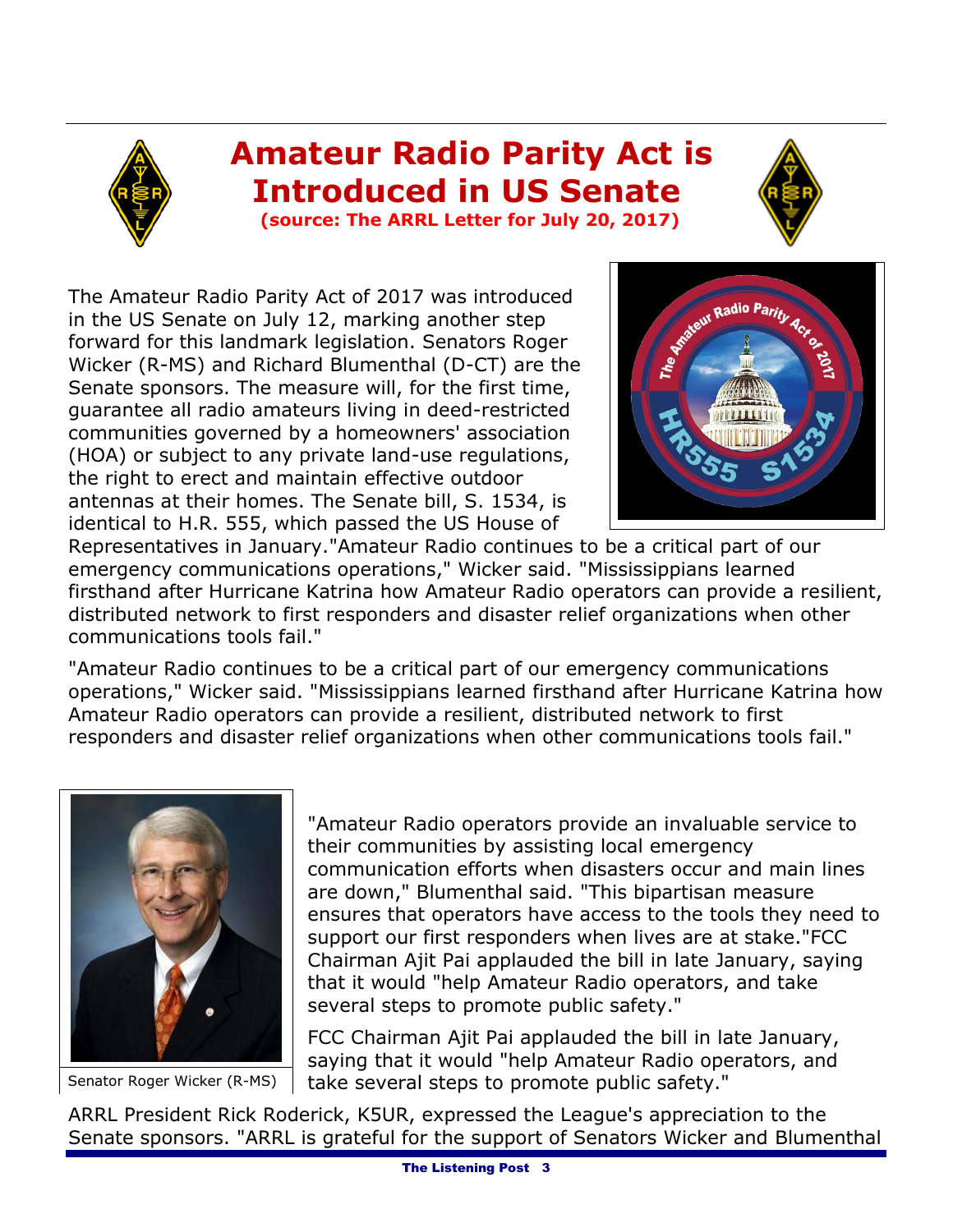for sponsoring this important piece of legislation, and for advocating this bill for the past 3 years," he said. "Their continuing support is critical to the success of our efforts." President Roderick also thanked Senator John Thune (R-SD), who chairs the Senate Commerce Committee, for "championing the Parity Act in the Senate since the beginning of our effort."

The bill has enjoyed widespread, bipartisan support. In the 114th Congress, nearly 130 cosponsors signed onto the legislation in the House and the Senate. The legislation, which strikes a carefully crafted balance for all concerned parties, is the result of months of work culminating in the accord reached by ARRL and the Community Associations Institute (CAI). The measure provides for the guarantee of an effective outdoor antenna while protecting the aesthetic concerns of HOAs. In a statement, ARRL said it looks forward to working with the bipartisan leadership of the Senate and the Commerce Committee to help move the Wicker-Blumenthal legislation through the Senate and to the President's desk.



Senator Richard Blumenthal (D-CT)

In a statement, ARRL said it looks forward to working with the bipartisan leadership of the Senate and the Commerce Committee to help move the Wicker-Blumenthal legislation through the Senate and to the President's desk.

## **HamCation Chairman Column**

Greetings Everyone,

Let me first say that the numbers are in from Friedrichshafen in Germany, they had just over 17,000 visitors. With that said, we are still holding strong as the **World's 3rd Largest Hamfest. Thank you to all the great volunteers we have, to make this possible.** 

We have finally filled all the open committee positions. Help me in welcoming the following people to the Committee.

Ralph Betts, W4ORL – Onsite Tickets Co-Chairman Frank Gergits, KC0GNQ – Onsite Tickets Co-Chairman Aaron Morrison, AE4KO – Testing Co-Chairman

We are always looking for Assistant Chairman. So, if you are interested in being an assistant chairman, please contact me at; chairman@hamcation.com.

Our first HamCation Committee meeting is fast approaching on August 5

Keep an eye on the HamCation website within the coming month. We will have a fresh new professional website that will utilize images, colors, and photography that provide a great visual experience to visitors and creates a positive "brand" for HamCation.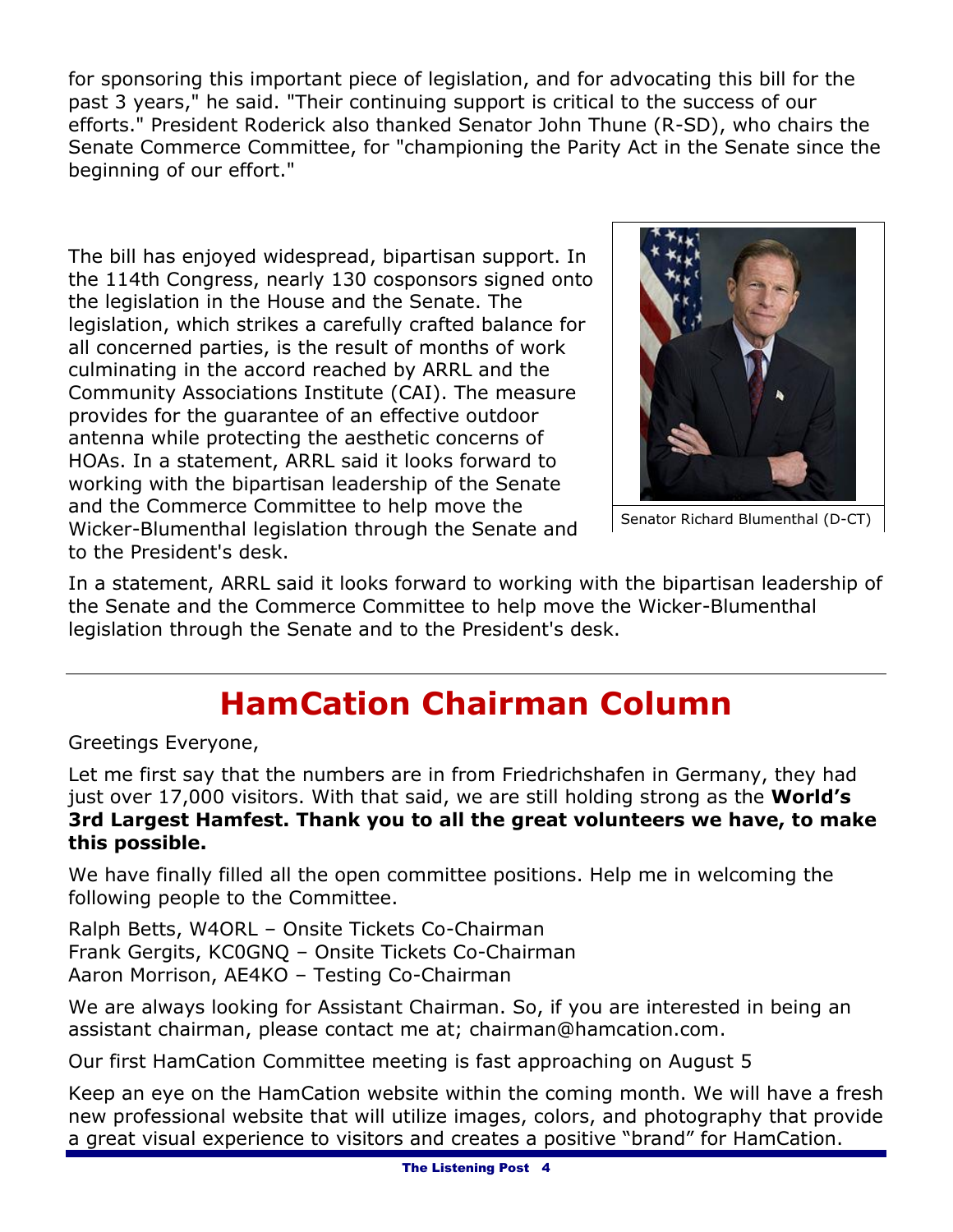Website visitors will see everything that the event offers while also keeping information organized and easy to follow.

I would like to say thank you to everyone who has stepped up and volunteered for the HamCation Committee positions. Here is the list of Committee members for HamCation 2018.

| <b>Michael Cauley</b> |       | W4MCA General Chairman                  |
|-----------------------|-------|-----------------------------------------|
| Ray Richard           |       | W4RPR Advance Tickets Chairman          |
| <b>Bob Cumming</b>    |       | W2BZY Commercial Co-Chairman            |
| John Knott            | N4JTK | Commercial Co-Chairman                  |
| James Deuel           |       | NOXIA Forums Chairman                   |
| Ana Groe              |       | KM4JVE Hospitality Chairwoman           |
| <b>Mike Bivins</b>    |       | KG4BDL Info/Prize Booth Chairman        |
| Peter Meijers         | AI4KM | <b>International Relations Co-Chair</b> |
| Lidy Meijers          |       | KJ4LMM International Relations Co-Chair |
| Dean Groe             |       | KD4TWJ IT Chairman                      |
| David Virden          |       | <b>WN4YWS Logistics Chairman</b>        |
| <b>Bob Nocero</b>     |       | W4KBW Media/Printing Chairman           |
| <b>Ralph Betts</b>    |       | W4ORL Onsite Tickets Co-Chairman        |
| <b>Frank Gregits</b>  |       | KC9GNQ Onsite Tickets Co-Chairman       |
| <b>Ed Thralls</b>     | NE4H  | <b>RV Chairman</b>                      |
| Frank Tagliani        |       | KD4EWZ Security Co-Chairman             |
| <b>Tony Darnell</b>   |       | KK4VRP Security Co-Chairman             |
| Andy Anderson         |       | KJ4VQN Swaps Chairman                   |
| Larry Monroe          | N2HBX | Tailgate Chairman                       |
| <b>Benton Bonney</b>  | W4PE  | Talk-in/Special Event Stations Chairman |
| Val Jacyno            | AK4MM | Testing Co-Chairman                     |
| Aaron Morrison        | AE4KO | <b>Testing Co-Chairman</b>              |
|                       |       |                                         |

Michael Cauley 2018 HamCation General Chairman

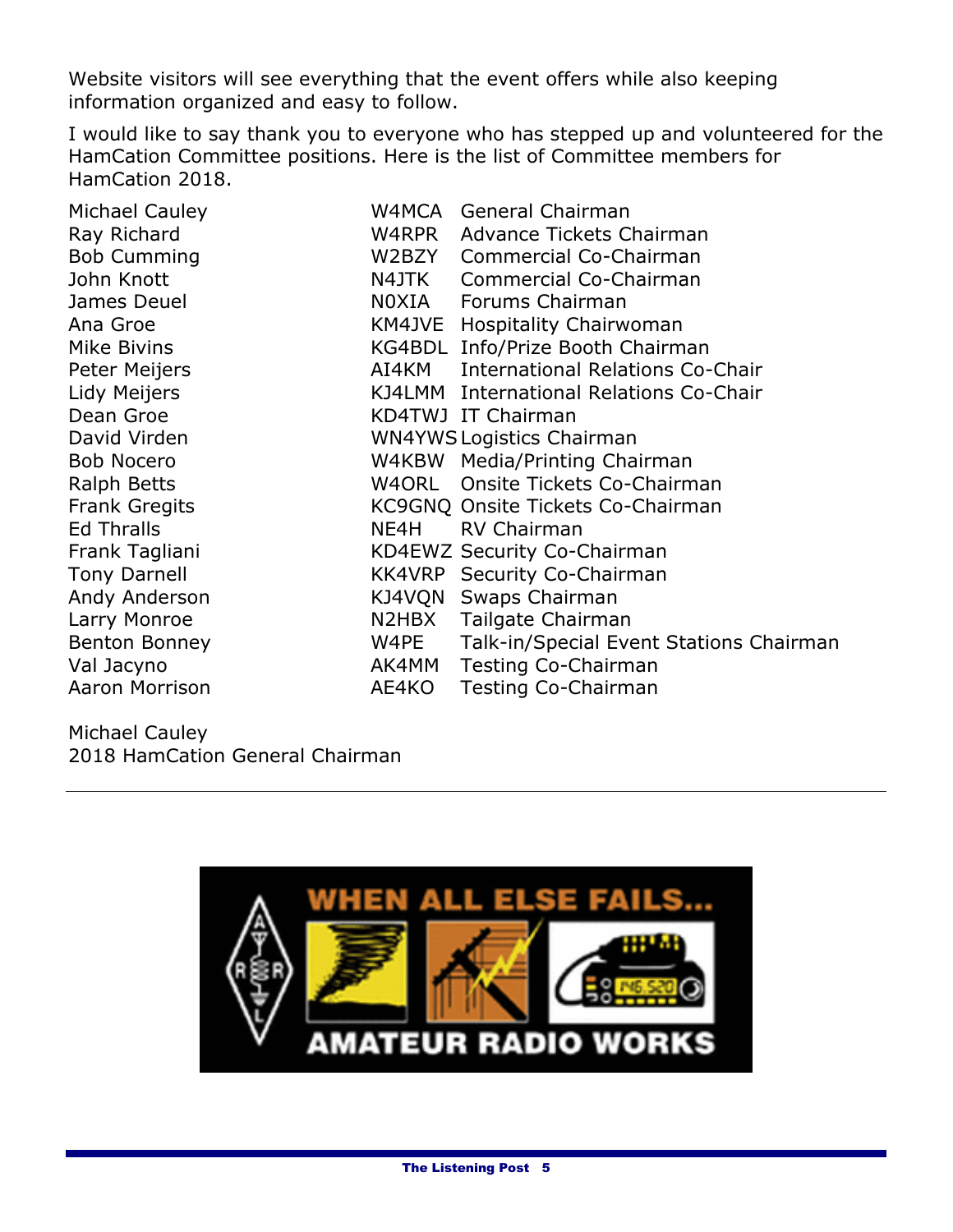# **Amateur Radio Week In Florida A Proclamation**

**(In case you missed it in John's e-mail)**

### **OARC Meetings and Events for the Remainder of 2017**

| August 2, Wednesday    | Meeting              |
|------------------------|----------------------|
| September 6, Wednesday | Meeting              |
| October 4, Wednesday   | Meeting              |
| October 15, Sunday     | 2017 Ride for Ronald |
| November 1, Wednesday  | Meeting              |
| December 6, Wednesday  | No Meeting           |